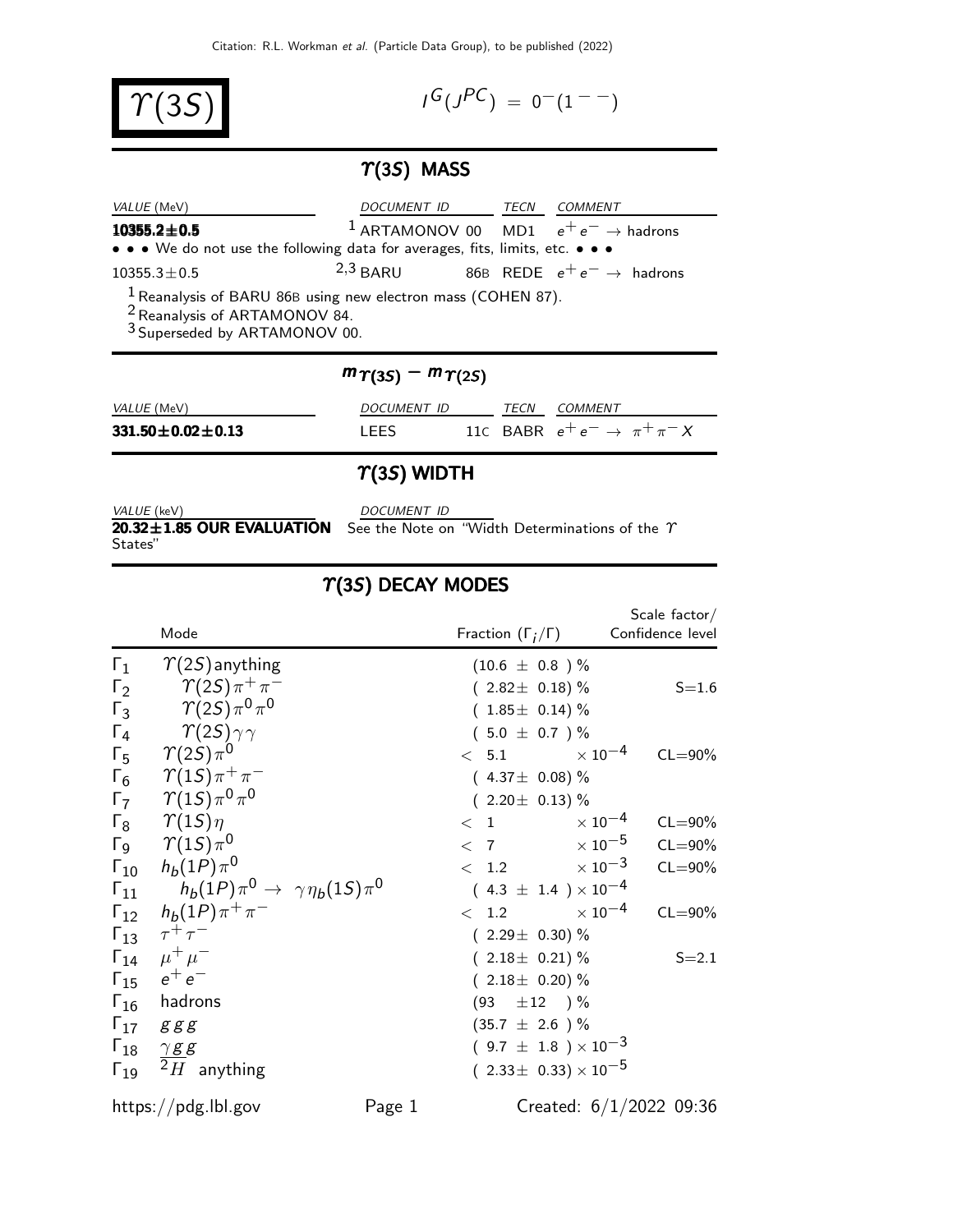#### Radiative decays

| $\Gamma_{20}$ $\gamma \chi_{b2}(2P)$                          |           | $(13.1 \pm 1.6) \%$             | $S = 3.4$   |
|---------------------------------------------------------------|-----------|---------------------------------|-------------|
| $\Gamma_{21}$ $\gamma \chi_{b1}(2P)$                          |           | $(12.6 \pm 1.2) \%$             | $S = 2.4$   |
| $\Gamma_{22}$ $\gamma \chi_{b0}(2P)$                          |           | $(5.9 \pm 0.6) \%$              | $S = 1.4$   |
| $\Gamma_{23}$ $\gamma \chi_{b2}(1P)$                          |           | $(10.0 \pm 1.0) \times 10^{-3}$ | $S = 1.7$   |
| $\Gamma_{24}$ $\gamma \chi_{b1}(1P)$                          |           | $(9 \pm 5) \times 10^{-4}$      | $S = 1.8$   |
| $\Gamma_{25}$ $\gamma \chi_{b0}(1P)$                          |           | $(2.7 \pm 0.4) \times 10^{-3}$  |             |
| $\Gamma_{26}$ $\gamma \eta_b(2S)$                             |           | $< 6.2 \times 10^{-4}$          | $CL = 90\%$ |
| $\Gamma_{27}$ $\gamma \eta_b(15)$                             |           | $(5.1 \pm 0.7) \times 10^{-4}$  |             |
| $\Gamma_{28}$ $\gamma A^0 \rightarrow \gamma$ hadrons         | < 8       | $\times$ 10 $^{-5}$             | $CL = 90\%$ |
| $\Gamma_{29}$ $\gamma X \rightarrow \gamma + \geq 4$ prongs   | [a] < 2.2 | $\times$ 10 $^{-4}$             | $CL = 95%$  |
| $\Gamma_{30}$ $\gamma a_1^0 \rightarrow \gamma \mu^+ \mu^-$   | < 5.5     | $\times$ 10 $^{-6}$             | $CL = 90\%$ |
| $\Gamma_{31}$ $\gamma a_1^0 \rightarrow \gamma \tau^+ \tau^-$ | [b] < 1.6 | $\times$ 10 $^{-4}$             | $CL = 90\%$ |

#### Lepton Family number (LF) violating modes

| $\begin{matrix} \Gamma_{32} & e^{\pm} \, \tau^{\mp} \\ \Gamma_{33} & \mu^{\pm} \, \tau^{\mp} \end{matrix}$ | $LF \t 4.2$ | $\times$ 10 $^{-6}$ CL=90% |  |
|------------------------------------------------------------------------------------------------------------|-------------|----------------------------|--|
|                                                                                                            | $LF \t 3.1$ | $\times$ 10 $^{-6}$ CL=90% |  |

[a]  $1.5 \text{ GeV} < m_X < 5.0 \text{ GeV}$ 

[b] For  $m_{\tau^+\tau^-}$  in the ranges 4.03–9.52 and 9.61–10.10 GeV.

#### $T(3S)$  Γ(i)Γ( $e^+e^-$ )/Γ(total)

| $\Gamma$ (hadrons) $\times \Gamma(e^+e^-)/\Gamma_{\text{total}}$                      | $\Gamma_{16}\Gamma_{15}/\Gamma$ |      |                                           |
|---------------------------------------------------------------------------------------|---------------------------------|------|-------------------------------------------|
| <i>VALUE</i> (keV)                                                                    | DOCUMENT ID                     | TECN | COMMENT                                   |
| $0.414 \pm 0.007$ OUR AVERAGE                                                         |                                 |      |                                           |
| $0.413 \pm 0.004 \pm 0.006$                                                           | <b>ROSNER</b>                   |      | 06 CLEO 10.4 $e^+e^- \rightarrow$ hadrons |
| $0.45 \pm 0.03 \pm 0.03$                                                              | $4$ GILES                       |      | 84B CLEO $e^+e^- \rightarrow$ hadrons     |
| $\frac{4}{10}$ distinct constitute manufactual by DUCUMULTU FD 00 following KUDAEV OF |                                 |      |                                           |

4Radiative corrections reevaluated by BUCHMUELLER 88 following KURAEV 85.

| $\Gamma(\Upsilon(1S)\pi^+\pi^-) \times \Gamma(e^+e^-)/\Gamma_{\text{total}}$ |      |                                                                                                                                             |      |         | $\Gamma_6\Gamma_{15}/\Gamma$ |
|------------------------------------------------------------------------------|------|---------------------------------------------------------------------------------------------------------------------------------------------|------|---------|------------------------------|
| <i>VALUE</i> (eV)                                                            | EVTS | <b>DOCUMENT ID</b>                                                                                                                          | TECN | COMMENT |                              |
| $18.46 \pm 0.27 \pm 0.77$ 6.4k                                               |      | 5 AUBERT 08BP BABR $e^+e^- \rightarrow \gamma \pi^+ \pi^- \ell^+ \ell^-$                                                                    |      |         |                              |
| $0.05$ )%.                                                                   |      | $5 \text{ Using B}(\Upsilon(15) \rightarrow e^+e^-) = (2.38 \pm 0.11)\%$ and B $(\Upsilon(15) \rightarrow \mu^+ \mu^-) = (2.48 \pm 0.11)\%$ |      |         |                              |

#### $\Upsilon(3S)$  PARTIAL WIDTHS

 $\Gamma(e^+e^-)$  Γ<sub>15</sub>  $(e^+e^-)$  $e^+e^-$ ) [15]

VALUE (keV) DOCUMENT ID

 $0.443\pm0.008$  OUR EVALUATION

# $\Upsilon(3S)$  BRANCHING RATIOS

| $\Gamma(\Upsilon(2S)$ anything) / $\Gamma_{\rm total}$ |      |                     |      | $\Gamma_1/\Gamma$                            |
|--------------------------------------------------------|------|---------------------|------|----------------------------------------------|
| <i>VALUE</i>                                           | EVTS | DOCUMENT ID         | TECN | <i>COMMENT</i>                               |
| $0.106 \pm 0.008$ OUR AVERAGE                          |      |                     |      |                                              |
| $0.1023 \pm 0.0105$                                    |      | 4625 $6,7,8$ BUTLER |      | 94B CLE2 $e^+e^- \rightarrow \ell^+\ell^- X$ |
| https://pdg.lbl.gov                                    |      | Page 2              |      | Created: 6/1/2022 09:36                      |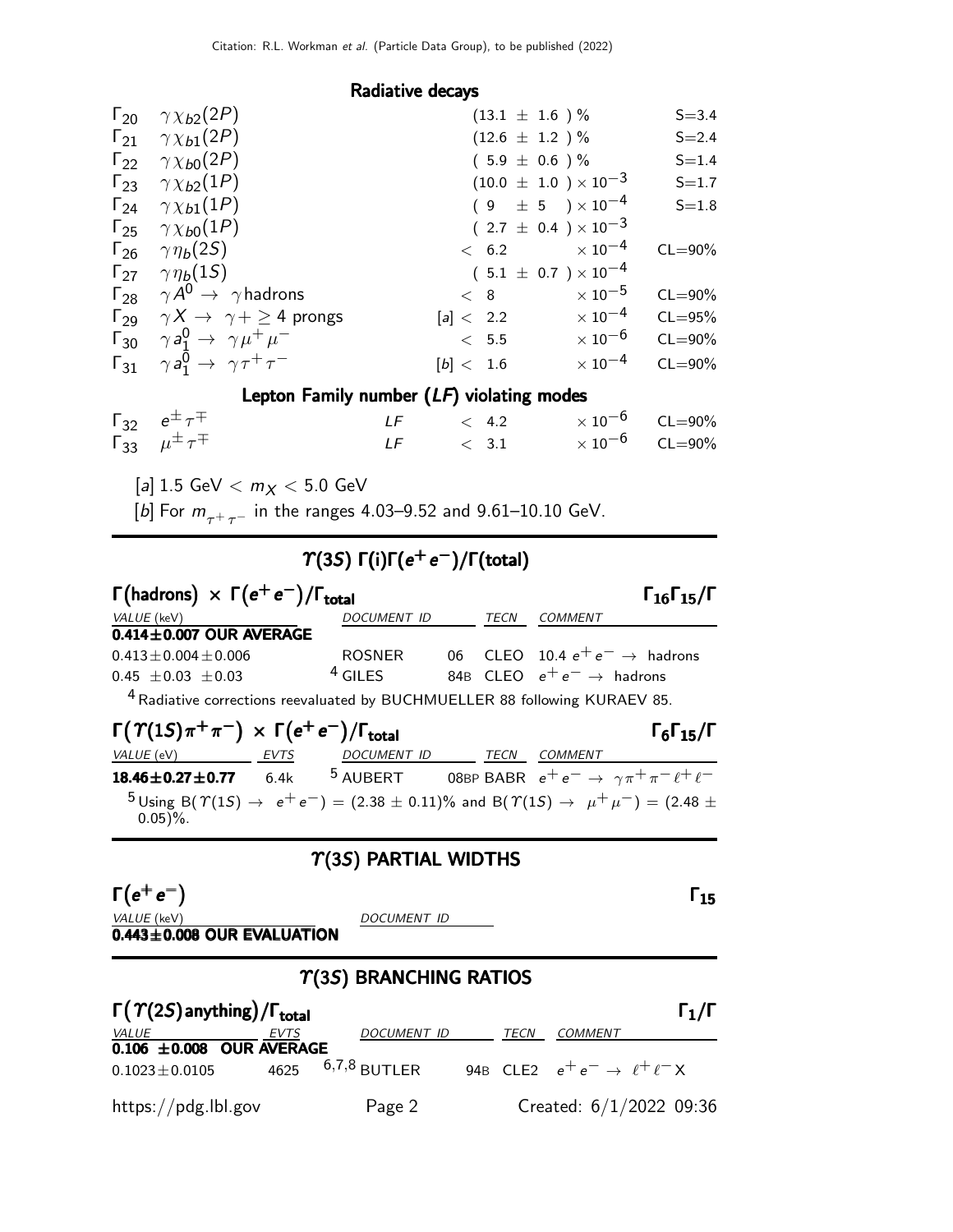

and  $\Gamma_{ee}(\hat{\Upsilon}(3S)) = 0.443 \pm 0.008$  keV.

 $11$  From the exclusive mode.

 $^{12}$  Using B(  $\varUpsilon(2S)\to-\varUpsilon(1S)\gamma\gamma)=(0.038\pm0.007)\%$ , and B(  $\varUpsilon(2S)\to-\varUpsilon(1S)\pi^{0}\pi^{0})=$  $(1/2)B(\Upsilon(2S) \to \Upsilon(1S)\pi^{+}\pi^{-}).$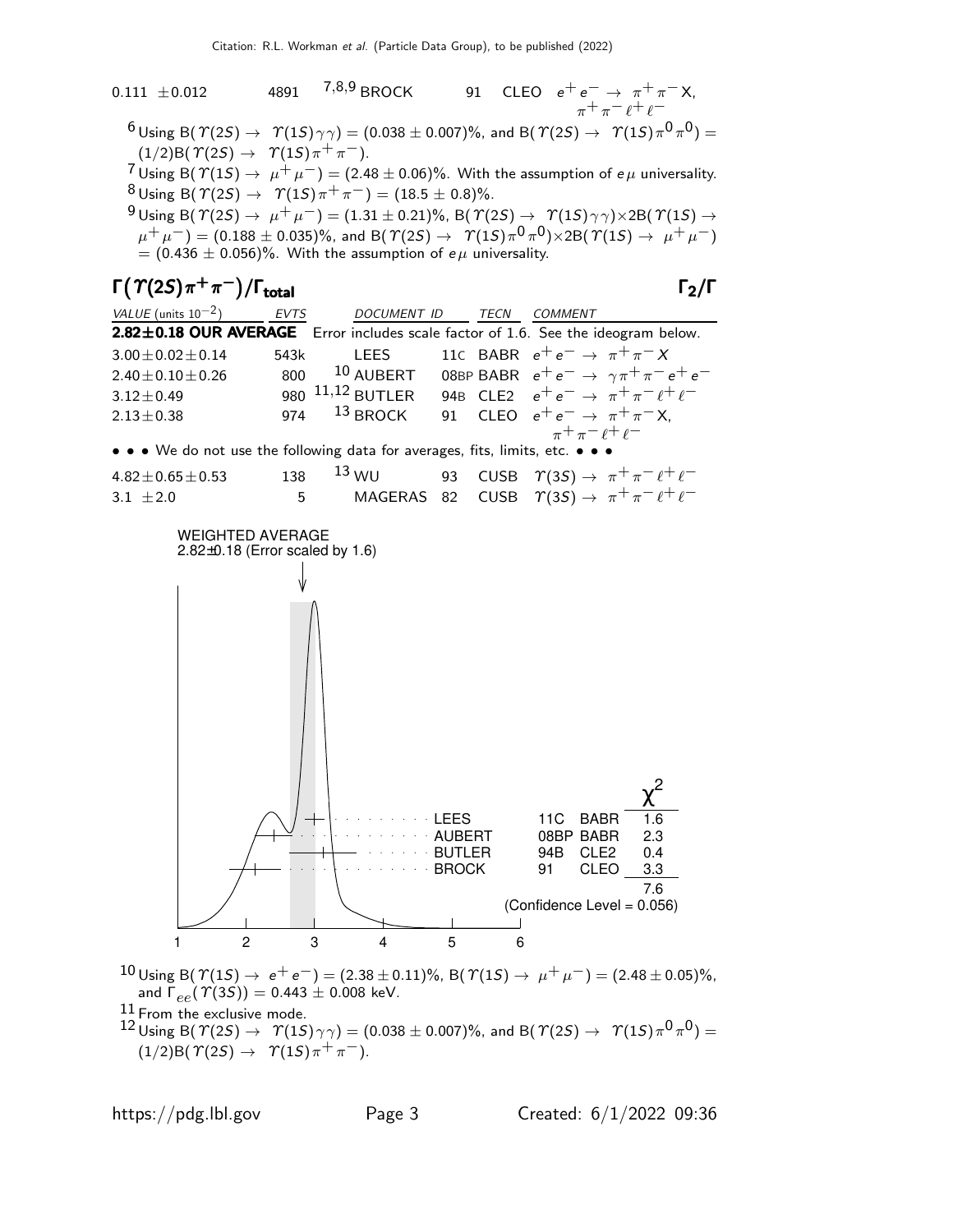13 Using B( $\gamma$ (2S)  $\rightarrow$   $\mu^+\mu^-$ ) = (1.31 ± 0.21)%, B( $\gamma$ (2S)  $\rightarrow$   $\gamma$ (1S) $\gamma\gamma$ )×2B( $\gamma$ (1S)  $\rightarrow$  $(\mu^+ \, \mu^-)=(0.188 \pm 0.035)\%$ , and B(  $\varUpsilon(2S) \rightarrow \phantom{+} \varUpsilon(1S) \pi^0 \pi^0) \times 2 \mathrm{B} (\, \varUpsilon(1S) \rightarrow \phantom{+} \mu^+ \, \mu^-)$  $=$  (0.436  $\pm$  0.056)%. With the assumption of e $\mu$  universality.

Γ $(\Upsilon(2S)\pi^+\pi^-)/\Gamma_{\rm total}$  (units 10 $^{-2})$ 

| $\Gamma(\Upsilon(2S)\pi^0\pi^0)/\Gamma_{\rm total}$                                                            |             |                    |      |         | $\Gamma_3/\Gamma$                                       |
|----------------------------------------------------------------------------------------------------------------|-------------|--------------------|------|---------|---------------------------------------------------------|
| VALUE (units $10^{-2}$ )                                                                                       | <b>EVTS</b> | <b>DOCUMENT ID</b> | TECN | COMMENT |                                                         |
| $1.85 \pm 0.14$ OUR AVERAGE                                                                                    |             |                    |      |         |                                                         |
| $1.82 \pm 0.09 \pm 0.12$                                                                                       | 4391        | $14$ BHARI         |      |         | 09 CLEO $e^+e^- \to \pi^0 \pi^0 \ell^+ \ell^-$          |
| $2.16 \pm 0.39$                                                                                                |             | $15,16$ BUTLER     |      |         | 94B CLE2 $e^+e^- \rightarrow \pi^0 \pi^0 \ell^+ \ell^-$ |
| 1.7 $\pm$ 0.5 $\pm$ 0.2                                                                                        | 10          | $17$ HFINTZ        |      |         | 92 CSB2 $e^+e^- \rightarrow \pi^0 \pi^0 \ell^+ \ell^-$  |
| 14 Authors assume B( $\Upsilon(1S) \to e^+e^-$ ) + B( $\Upsilon(1S) \to \mu^+\mu^-$ ) = 4.06%.                 |             |                    |      |         |                                                         |
| $^{15}$ B( $\gamma$ (2S) $\rightarrow$ $\mu^+ \mu^-$ ) = (1.31 $\pm$ 0.21)% and assuming e $\mu$ universality. |             |                    |      |         |                                                         |
| $16$ From the exclusive mode.                                                                                  |             |                    |      |         |                                                         |

 $^{17}$  B(  $\Upsilon(2S)$   $\rightarrow$   $\mu^+ \mu^-)$  = (1.44  $\pm$  0.10)% and assuming e $\mu$  universality. Supersedes HEINTZ 91.

# Γ $(T(2S) \gamma \gamma)$ /Γ<sub>total</sub> Γ<sub>4</sub>/Γ

| <i>VALUE</i>        | DOCUMENT ID    |  | <b>TFCN</b> | COMMENT                                           |
|---------------------|----------------|--|-------------|---------------------------------------------------|
| $0.0502 \pm 0.0069$ | $^{18}$ RUTLER |  |             | 94B CLE2 $e^+e^- \rightarrow \ell^+\ell^-2\gamma$ |
| --                  |                |  |             |                                                   |

18 From the exclusive mode.

# Γ $(\Upsilon(2S)\pi^0)/\Gamma_{\rm total}$

| VALUE (units $10^{-3}$ )                                                                       | $CL\%$ | DOCUMENT ID |  | TECN COMMENT                                              |
|------------------------------------------------------------------------------------------------|--------|-------------|--|-----------------------------------------------------------|
| $<$ 0.51                                                                                       | $90 -$ | $^{19}$ HF  |  | 08A CLEO $e^+e^- \rightarrow \ell^+ \ell^- \gamma \gamma$ |
| 19 Authors assume B( $\Upsilon(2S) \to e^+e^-$ ) + B( $\Upsilon(1S) \to \mu^+\mu^-$ ) = 4.06%. |        |             |  |                                                           |

# $\Gamma(\Upsilon(1S)\pi^+\pi^-)/\Gamma_{\rm total}$

Abbreviation MM in the COMMENT field below stands for missing mass. VALUE (units  $10^{-2}$ ) ) EVTS DOCUMENT ID TECN COMMENT

| $4.37 \pm 0.08$ OUR AVERAGE |       |                      |    |                                                                                                |
|-----------------------------|-------|----------------------|----|------------------------------------------------------------------------------------------------|
| $4.32 \pm 0.07 \pm 0.13$    | 90k   | $20$ LEES            |    | 11L BABR $\Upsilon(3S) \rightarrow \pi^+ \pi^- \ell^+ \ell^-$                                  |
| $4.46 \pm 0.01 \pm 0.13$    | 190k  | $21$ BHARI           | 09 | CLEO $e^+e^- \rightarrow \pi^+\pi^-$ MM                                                        |
| $4.17 \pm 0.06 \pm 0.19$    | 6.4k  | <sup>22</sup> AUBERT |    |                                                                                                |
| $4.52 \pm 0.35$             | 11830 | <sup>23</sup> BUTLER |    | 08BP BABR 10.58 $e^+e^- \rightarrow$<br>94B CLE2 $e^+e^- \rightarrow \pi^+\pi^- \ell^+ \ell^-$ |
| $4.46 \pm 0.34 \pm 0.50$    | 451   | $23$ WU              | 93 | CUSB $\tau + \pi^- \ell^+ \ell^-$<br>CUSB $\tau(35) \rightarrow \pi^+ \pi^- \ell^+ \ell^-$     |
| $4.46 \pm 0.30$             | 11221 | $^{23}$ BROCK        | 91 | CLEO $e^+e^- \rightarrow \pi^+\pi^-X$                                                          |
|                             |       |                      |    | $\pi^+ \pi^- \ell^+ \ell^-$                                                                    |

• • • We do not use the following data for averages, fits, limits, etc. • • •

4.9 ±1.0 22 GREEN 82 CLEO  $\Upsilon(3S) \to \pi^+ \pi^- \ell^+ \ell^-$ 3.9 ±1.3 26 MAGERAS 82 CUSB  $\hat{T}(3S) \rightarrow \pi^+ \pi^- \ell^+ \ell^ 20 \text{ Using } B(\Upsilon(15) \rightarrow e^+e^-) = (2.38 \pm 0.11)\%$  and  $B(\Upsilon(15) \rightarrow \mu^+ \mu^-) = (2.48 \pm 0.11)\%$  $0.05$ )%.

21 A weighted average of the inclusive and exclusive results.

22 Using B( $\Upsilon(2S)$  →  $e^+e^-$ ) = (1.91 ± 0.16)%, B( $\Upsilon(2S)$  →  $\mu^+\mu^-$ ) = (1.93 ± 0.17)%, and  $\Gamma_{ee}(\Upsilon(3S)) = 0.443 \pm 0.008$  keV.

<sup>23</sup> Using B( $\Upsilon(1S)$  →  $\mu^+ \mu^-$ ) = (2.48 ± 0.06)%. With the assumption of *e* $\mu$  universality.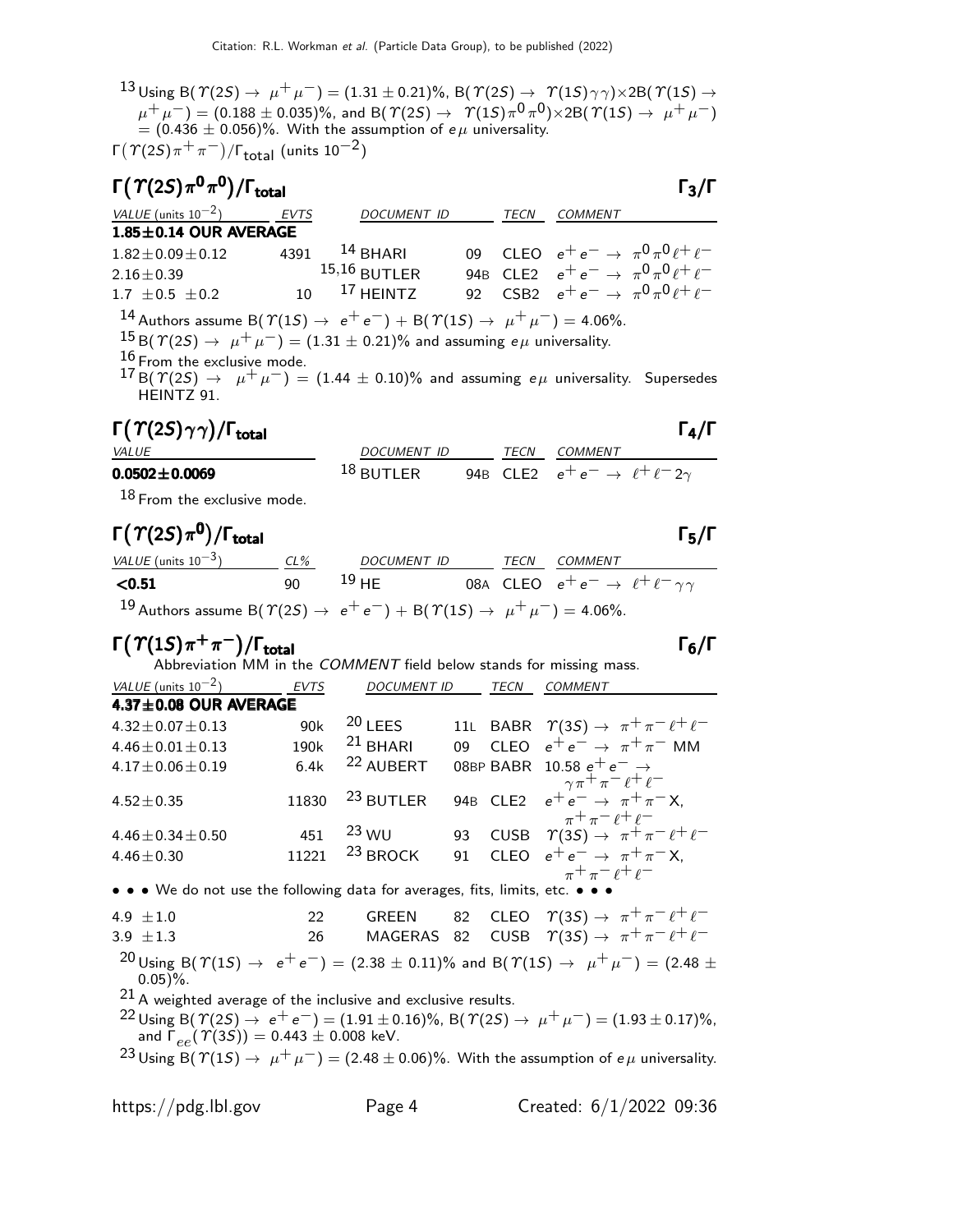| $\Gamma(\Upsilon(2S)\pi^+\pi^-)/\Gamma(\Upsilon(1S)\pi^+\pi^-)$                                                                                                                                                                                                                                                                                                                                  |      |                                    |                                                                                    |                                         | $\Gamma_2/\Gamma_6$                                                        |
|--------------------------------------------------------------------------------------------------------------------------------------------------------------------------------------------------------------------------------------------------------------------------------------------------------------------------------------------------------------------------------------------------|------|------------------------------------|------------------------------------------------------------------------------------|-----------------------------------------|----------------------------------------------------------------------------|
| <b>VALUE</b><br><u>EVTS</u><br>• • • We do not use the following data for averages, fits, limits, etc. • • •                                                                                                                                                                                                                                                                                     |      |                                    | <u>DOCUMENT ID _______ TECN __ COMMENT _</u>                                       |                                         |                                                                            |
| $0.577 \pm 0.026 \pm 0.060$ 800 <sup>24</sup> AUBERT 08BP BABR $e^+e^- \rightarrow \gamma \pi^+ \pi^- \ell^+ \ell^-$                                                                                                                                                                                                                                                                             |      |                                    |                                                                                    |                                         |                                                                            |
|                                                                                                                                                                                                                                                                                                                                                                                                  |      |                                    |                                                                                    |                                         |                                                                            |
| <sup>24</sup> Using B( $\Upsilon(15) \rightarrow e^+e^-$ ) = (2.38 ± 0.11)%, B( $\Upsilon(15) \rightarrow \mu^+ \mu^-$ ) = (2.48 ± 0.05)%,<br>$B(\Upsilon(2S) \rightarrow e^+e^-) = (1.91 \pm 0.16)\%$ , and $B(\Upsilon(2S) \rightarrow \mu^+\mu^-) = (1.93 \pm 0.17)\%$ .<br>Not independent of other values reported by AUBERT 08BP.                                                          |      |                                    |                                                                                    |                                         |                                                                            |
| $\Gamma(\varUpsilon(1S)\pi^0\pi^0)/\Gamma_{\rm total}$                                                                                                                                                                                                                                                                                                                                           |      |                                    |                                                                                    |                                         | $\mathsf{\Gamma}_7/\mathsf{\Gamma}$                                        |
| VALUE (units $10^{-2}$ ) EVTS                                                                                                                                                                                                                                                                                                                                                                    |      |                                    | DOCUMENT ID                                                                        | TECN COMMENT                            |                                                                            |
| $2.20 \pm 0.13$ OUR AVERAGE                                                                                                                                                                                                                                                                                                                                                                      |      |                                    |                                                                                    |                                         | 09 CLEO $e^+e^- \to \pi^0 \pi^0 \ell^+ \ell^-$                             |
| $2.24 \pm 0.09 \pm 0.11$                                                                                                                                                                                                                                                                                                                                                                         | 6584 | $25$ BHARI<br><sup>26</sup> BUTLER |                                                                                    |                                         | 94B CLE2 $e^+e^- \rightarrow \pi^0 \pi^0 \ell^+ \ell^-$                    |
| $1.99 \pm 0.34$<br>$2.2 \pm 0.4 \pm 0.3$ 33                                                                                                                                                                                                                                                                                                                                                      | 56   | <sup>27</sup> HEINTZ               |                                                                                    |                                         | 92 CSB2 $e^+e^- \to \pi^0 \pi^0 \ell^+ \ell^-$                             |
|                                                                                                                                                                                                                                                                                                                                                                                                  |      |                                    |                                                                                    |                                         |                                                                            |
| <sup>25</sup> Authors assume B( $\Upsilon(1S) \rightarrow e^+e^-$ ) + B( $\Upsilon(1S) \rightarrow \mu^+\mu^-$ ) = 4.96%.<br><sup>26</sup> Using B( $\Upsilon(15) \rightarrow \mu^+ \mu^-$ ) = (2.48 ± 0.06)% and assuming $e\mu$ universality.<br><sup>27</sup> Using B( $\Upsilon(1S) \rightarrow \mu^+ \mu^-) = (2.57 \pm 0.07)\%$ and assuming $e\mu$ universality. Supersedes<br>HEINTZ 91. |      |                                    |                                                                                    |                                         |                                                                            |
| $\Gamma(\Upsilon(1S)\pi^0\pi^0)/\Gamma(\Upsilon(1S)\pi^+\pi^-)$<br>VALUE                                                                                                                                                                                                                                                                                                                         |      |                                    | DOCUMENT ID                                                                        | <b>TECN COMMENT</b>                     | $\Gamma_7/\Gamma_6$                                                        |
| • • • We do not use the following data for averages, fits, limits, etc. • • •                                                                                                                                                                                                                                                                                                                    |      |                                    |                                                                                    |                                         |                                                                            |
| $0.501 \pm 0.043$                                                                                                                                                                                                                                                                                                                                                                                |      | $^{28}$ BHARI                      |                                                                                    | 09 CLEO $e^+e^- \rightarrow \gamma(35)$ |                                                                            |
| <sup>28</sup> Not independent of other values reported by BHARI 09.                                                                                                                                                                                                                                                                                                                              |      |                                    |                                                                                    |                                         |                                                                            |
| $\Gamma(\Upsilon(1S)\eta)/\Gamma_{\rm total}$                                                                                                                                                                                                                                                                                                                                                    |      |                                    |                                                                                    |                                         | $\Gamma_8/\Gamma$                                                          |
| VALUE (units $10^{-3}$ ) CL%                                                                                                                                                                                                                                                                                                                                                                     |      |                                    | DOCUMENT ID TECN COMMENT                                                           |                                         |                                                                            |
| < 0.1                                                                                                                                                                                                                                                                                                                                                                                            | 90   | $29$ LEES                          |                                                                                    |                                         | 11L BABR $\Upsilon(35) \rightarrow (\pi^+\pi^-)(\gamma\gamma)\ell^+\ell^-$ |
| • • • We do not use the following data for averages, fits, limits, etc. • • •                                                                                                                                                                                                                                                                                                                    |      |                                    |                                                                                    |                                         |                                                                            |
| < 0.8                                                                                                                                                                                                                                                                                                                                                                                            | 90   |                                    | 29,30 AUBERT 08BP BABR $e^+e^- \rightarrow \gamma \pi^+ \pi^- \pi^0 \ell^+ \ell^-$ |                                         |                                                                            |
| < 0.18                                                                                                                                                                                                                                                                                                                                                                                           | 90   | $31$ HE                            | 08A CLEO $e^+e^- \rightarrow \ell^+\ell^-\eta$                                     |                                         |                                                                            |
| < 2.2                                                                                                                                                                                                                                                                                                                                                                                            | 90   | <b>BROCK</b>                       | 91 CLEO $e^+e^- \rightarrow \ell^+\ell^-\eta$                                      |                                         |                                                                            |
| <sup>29</sup> Using B( $\Upsilon(15) \rightarrow e^+e^-$ ) = (2.38 ± 0.11)%, B( $\Upsilon(15) \rightarrow \mu^+ \mu^-$ ) = (2.48 ± 0.05)%.<br>$^{30}$ Using $\Gamma_{ee}(\Upsilon(3S)) = 0.443 \pm 0.008$ keV.<br>31 Authors assume B( $\Upsilon(1S) \to e^+e^-$ ) + B( $\Upsilon(1S) \to \mu^+\mu^-$ ) = 4.96%.                                                                                 |      |                                    |                                                                                    |                                         |                                                                            |
| $\Gamma(\Upsilon(1S)\eta)/\Gamma(\Upsilon(1S)\pi^+\pi^-)$                                                                                                                                                                                                                                                                                                                                        |      |                                    |                                                                                    |                                         | $\Gamma_8/\Gamma_6$                                                        |
| VALUE (units $10^{-2}$ ) CL%                                                                                                                                                                                                                                                                                                                                                                     |      |                                    |                                                                                    |                                         |                                                                            |
| < 0.23                                                                                                                                                                                                                                                                                                                                                                                           | 90   |                                    | $\frac{DOCUMENT ID}{32 \text{ LEES}}$ 11L BABR $\gamma(3S) \rightarrow$            |                                         | 11L BABR $\Upsilon(35) \rightarrow (\pi^+\pi^-)(\gamma\gamma)\ell^+\ell^-$ |
| • • • We do not use the following data for averages, fits, limits, etc. •                                                                                                                                                                                                                                                                                                                        |      |                                    |                                                                                    |                                         |                                                                            |
| ${<}1.9$                                                                                                                                                                                                                                                                                                                                                                                         | 90   | 33 AUBERT                          |                                                                                    |                                         | 08BP BABR $e^+e^- \to \gamma \pi^+ \pi^- (\pi^0) \ell^+ \ell^-$            |
| 32 Not independent of other values reported by LEES 11L.                                                                                                                                                                                                                                                                                                                                         |      |                                    |                                                                                    |                                         |                                                                            |

33 Not independent of other values reported by AUBERT 08BP.

# Γ $(T(1S)\pi^0)/\Gamma_{\text{total}}$

VALUE (units  $10^{-3}$ ) CL% DOCUMENT ID TECN COMMENT <0.07 90  $^{34}$  HE 08A CLEO  $e^+e^ \rightarrow$   $\ell^+\ell^-\gamma\gamma$ 34 Authors assume B( $\Upsilon(1S) \rightarrow e^+e^-$ ) + B( $\Upsilon(1S) \rightarrow \mu^+ \mu^-$ ) = 4.96%.

https://pdg.lbl.gov Page 5 Created: 6/1/2022 09:36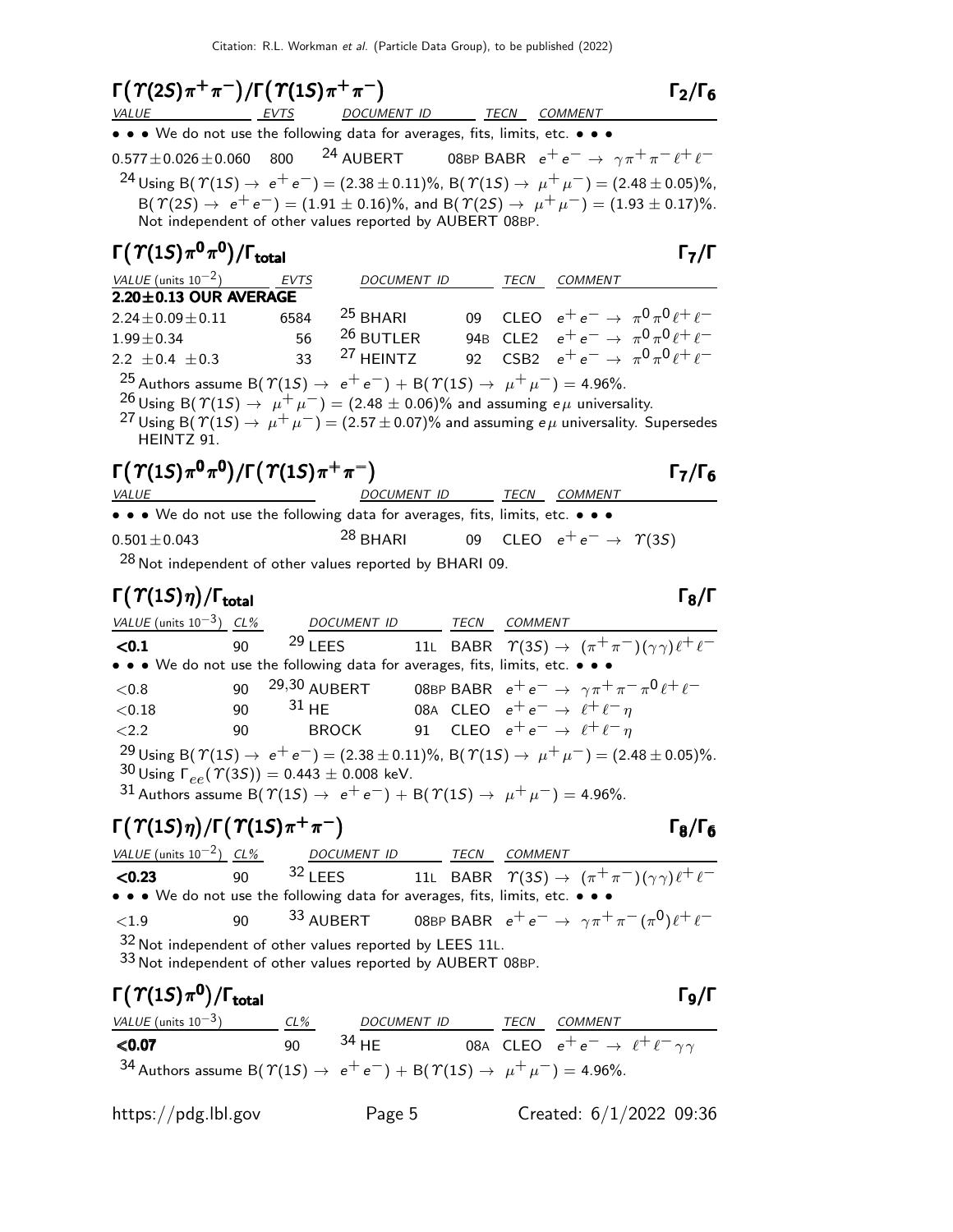| $\Gamma(h_b(1P)\pi^0)/\Gamma_{\text{total}}$                                                                                                                       |                                                                                                |                                                                   |  |      |                                                         | $\Gamma_{10}/\Gamma$ |  |  |
|--------------------------------------------------------------------------------------------------------------------------------------------------------------------|------------------------------------------------------------------------------------------------|-------------------------------------------------------------------|--|------|---------------------------------------------------------|----------------------|--|--|
| VALUE<br>$CL\%$                                                                                                                                                    |                                                                                                | DOCUMENT ID                                                       |  | TECN | <b>COMMENT</b>                                          |                      |  |  |
| ${<}1.2 \times 10^{-3}$                                                                                                                                            | 90                                                                                             | $35 \text{ GE}$ 11 CLEO $\Upsilon(35) \rightarrow \pi^0$ anything |  |      |                                                         |                      |  |  |
| <sup>35</sup> Assuming $M(h_h(1P)) = 9900$ MeV and $\Gamma(h_h(1P)) = 0$ MeV, and allowing $B(h_h(1P) \rightarrow$<br>$\gamma \eta_{b}(1S)$ ) to vary from 0-100%. |                                                                                                |                                                                   |  |      |                                                         |                      |  |  |
|                                                                                                                                                                    | $\Gamma(h_b(1P)\pi^0 \to \gamma\eta_b(1S)\pi^0)/\Gamma_{\text{total}}$<br>$\Gamma_{11}/\Gamma$ |                                                                   |  |      |                                                         |                      |  |  |
| VALUE (units $10^{-4}$ )                                                                                                                                           |                                                                                                | DOCUMENT ID                                                       |  | TECN | <b>COMMENT</b>                                          |                      |  |  |
| $4.3 \pm 1.1 \pm 0.9$                                                                                                                                              |                                                                                                | <b>LEES</b>                                                       |  |      | 11K BABR $\Upsilon(35) \rightarrow \eta_b \gamma \pi^0$ |                      |  |  |
| $\Gamma(h_b(1P)\pi^+\pi^-)/\Gamma_{\rm total}$                                                                                                                     |                                                                                                |                                                                   |  |      |                                                         | $\Gamma_{12}/\Gamma$ |  |  |
| VALUE (units $10^{-4}$ ) CL%                                                                                                                                       |                                                                                                | DOCUMENT ID TECN                                                  |  |      | <b>COMMENT</b>                                          |                      |  |  |
| < 1.2                                                                                                                                                              | 90                                                                                             | <sup>36</sup> LEES 11C BABR $e^+e^- \rightarrow \pi^+\pi^-X$      |  |      |                                                         |                      |  |  |
| • • • We do not use the following data for averages, fits, limits, etc. • • •                                                                                      |                                                                                                |                                                                   |  |      |                                                         |                      |  |  |
| - ∠ 1 O                                                                                                                                                            |                                                                                                | 30 DUTLED 040 CLEQ $_{0}+_{0}$ $_{+}$ $_{+}$ $_{+}$ $_{+}$ $_{+}$ |  |      |                                                         |                      |  |  |

| ${<}18$ | $36$ BUTLER 94B CLE2 $e^+e^- \rightarrow \pi^+\pi^- X$ |  |  |
|---------|--------------------------------------------------------|--|--|
| ${<}15$ | $36$ BROCK 91 CLEO $e^+e^- \rightarrow \pi^+\pi^-X$    |  |  |

 $36$  For  $M(h_b(1P)) = 9900$  MeV.

#### $\Gamma(\tau^+\tau^-)/\Gamma_{\rm total}$  Γ<sub>13</sub>/Γ  $\Gamma$ <sub>total</sub> Γ<sub>13</sub>/Γ

 $\frac{\text{VALUE (units 10}^{-2})}{\text{2.29} \pm \text{0.21} \pm \text{0.22}}$   $\frac{\text{EVTS}}{\text{15k}}$  37 BESSON  $\frac{\text{VALUE (units 10}^{-2})}{2.29 \pm 0.21 \pm 0.22}$  15k 37 BESSON 07 CLEO  $e^+e^- \rightarrow \gamma(35) \rightarrow \tau^+ \tau^ ^{37}$ BESSON 07 reports [Γ $(\varUpsilon(3S) \to \tau^+ \tau^-)/\Gamma_{\rm total}$ ] / [Β $(\varUpsilon(3S) \to \mu^+ \mu^-)$ ] = 1.05  $\pm$  $0.08 \pm 0.05$  which we multiply by our best value B(  $\mathcal{T}(3S) \rightarrow \mu^+ \mu^-) = (2.18 \pm 0.21) \times$  $10^{-2}$ . Our first error is their experiment's error and our second error is the systematic error from using our best value.

| $\Gamma(\tau^+\tau^-)/\Gamma(\mu^+\mu^-)$                                                |      |                    |    |                 |                |                                          | $\Gamma_{13}/\Gamma_{14}$ |
|------------------------------------------------------------------------------------------|------|--------------------|----|-----------------|----------------|------------------------------------------|---------------------------|
| VALUE                                                                                    | EVTS | <i>DOCUMENT ID</i> |    | <b>TECN</b>     | <i>COMMENT</i> |                                          |                           |
| $0.968 \pm 0.016$ OUR AVERAGE                                                            |      |                    |    |                 |                |                                          |                           |
| $0.966 + 0.008 + 0.014$                                                                  | 2.2M | LEES               |    |                 |                | 20E BABR $e^+e^- \rightarrow \gamma(35)$ |                           |
| $1.05 + 0.08 + 0.05$                                                                     | 15k  | <b>BESSON</b>      | 07 |                 |                | CLEO $e^+e^- \rightarrow \Upsilon(35)$   |                           |
| $\Gamma(\mu^+\mu^-)/\Gamma_{\rm total}$                                                  |      |                    |    |                 |                |                                          | $\Gamma_{14}/\Gamma$      |
| <b>VALUE</b>                                                                             | EVTS | <b>DOCUMENT ID</b> |    |                 | TECN           | COMMENT                                  |                           |
| 0.0218±0.0021 OUR AVERAGE Error includes scale factor of 2.1. See the ideogram<br>below. |      |                    |    |                 |                |                                          |                           |
| $0.0239 + 0.0007 + 0.0010$                                                               | 81k  | <b>ADAMS</b>       |    | 05              |                | CLEO $e^+e^- \rightarrow \mu^+\mu^-$     |                           |
| $0.0202 \pm 0.0019 \pm 0.0033$                                                           |      | <b>CHEN</b>        |    | 89 <sub>B</sub> |                | CLEO $e^+e^- \rightarrow \mu^+\mu^-$     |                           |
| $0.0173 + 0.0015 + 0.0011$                                                               |      | KAARSBERG          |    | 89              |                | CSB2 $e^+e^- \rightarrow \mu^+\mu^-$     |                           |
| $0.033 + 0.013 + 0.007$                                                                  | 1096 | ANDREWS            |    | 83              | <b>CLEO</b>    | $e^+e^- \rightarrow \mu^+\mu^-$          |                           |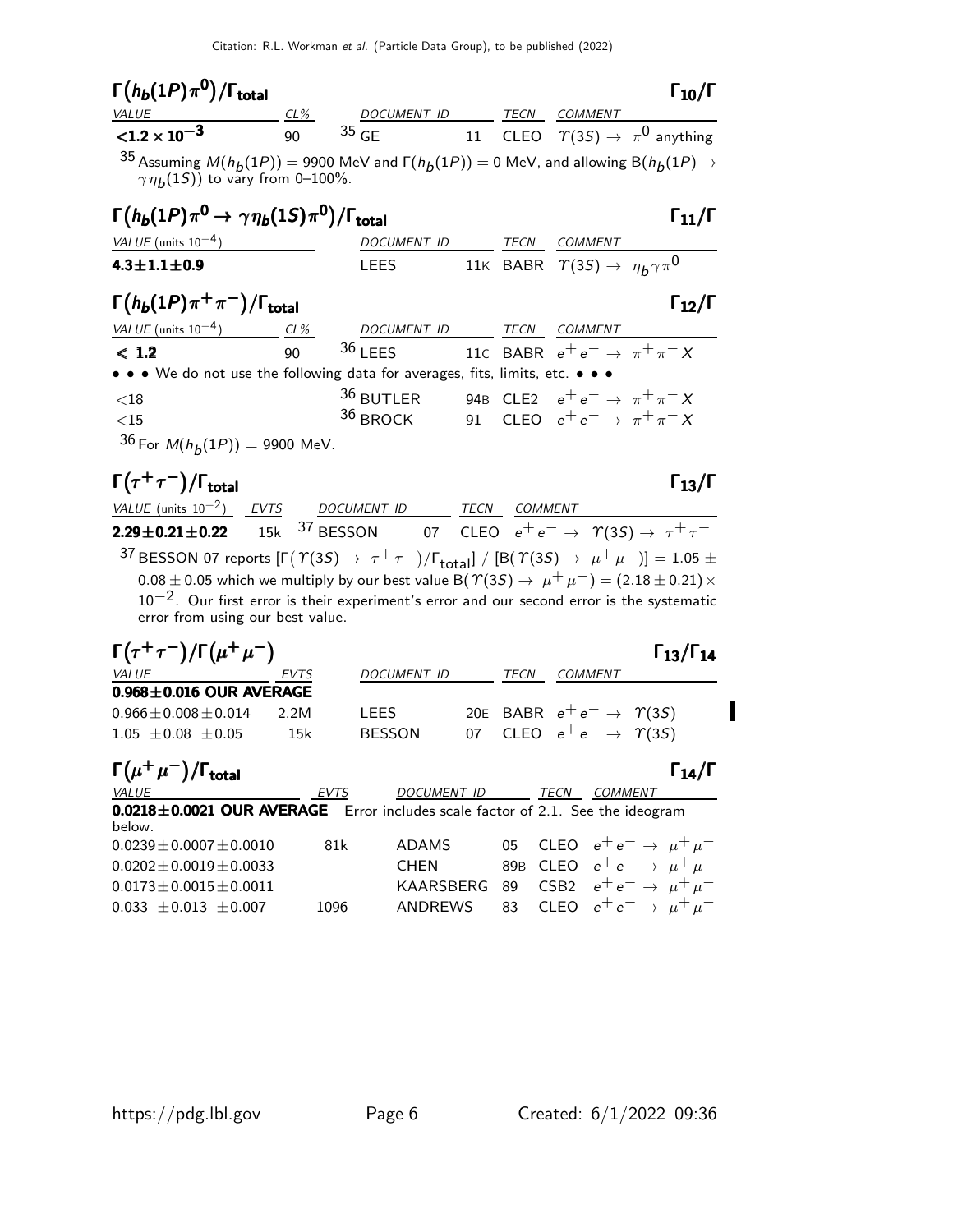

# Γ(g g g)/Γ<sub>total</sub> Γ<sub>17</sub>/Γ

| VALUE (units $10^{-2}$ ) | <b>EVTS</b> | <b>DOCUMENT ID</b> | TECN | COMMENT                                                                                                                    |
|--------------------------|-------------|--------------------|------|----------------------------------------------------------------------------------------------------------------------------|
| $35.7 \pm 2.6$           | 3M          | 38 BESSON          |      | 06A CLEO $\Upsilon(3S) \rightarrow$ hadrons                                                                                |
|                          |             |                    |      | $38$ Calculated using BESSON 06A value of $\Gamma(\gamma g g)/\Gamma(g g g) = (2.72 \pm 0.06 \pm 0.32 \pm 0.37)\%$         |
|                          |             |                    |      | and the PDG 08 values of B( $\Upsilon(2S)$ + anything) = (10.6 ± 0.8)%, B( $\pi^{+} \pi^{-} \Upsilon(1S)$ ) =              |
|                          |             |                    |      | $(4.40 \pm 0.10)\%$ , B $(\pi^0 \pi^0 \Upsilon(15)) = (2.20 \pm 0.13)\%$ , B $(\gamma \chi_{b2}(2P)) = (13.1 \pm 1.6)\%$ , |
|                          |             |                    |      | $B(\gamma \chi_{b1}(2P)) = (12.6 \pm 1.2)\%$ , $B(\gamma \chi_{b0}(2P)) = (5.9 \pm 0.6)\%$ , $B(\gamma \chi_{b0}(1P)) =$   |
|                          |             |                    |      | $(0.30 \pm 0.11)\%$ , B( $\mu^+\mu^-$ ) = (2.18 $\pm$ 0.21)%, and R <sub>hadrons</sub> = 3.51. The statisti-               |

cal error is negligible and the systematic error is partially correlated with  $\Gamma(\gamma g\,g)/\Gamma_{\rm total}$ BESSON 06A value.

# Γ $(\gamma$ g g)/Γ<sub>total</sub> Γ

| <i>VALUE</i> (units $10^{-2}$ ) | <b>EVTS</b> | <i>DOCUMENT ID</i>   |  | TECN COMMENT                                         |  |
|---------------------------------|-------------|----------------------|--|------------------------------------------------------|--|
| $0.97 \pm 0.18$                 | 60k         | <sup>39</sup> BESSON |  | 06A CLEO $\Upsilon(3S) \rightarrow \gamma +$ hadrons |  |
| $\Omega$                        |             |                      |  |                                                      |  |

 $^{39}$  Calculated using BESSON 06A values of Г $(\gamma g \,g)/$ Г $(g \, g \, g)$   $=$   $(2.72\pm0.06\pm0.32\pm0.37)\%$ and  $\Gamma(g\,g\,g)/\Gamma_{\text{total}}$ . The statistical error is negligible and the systematic error is partially correlated with  $\bar{\Gamma}(\bar{g}\,g\,g)/\Gamma_{\rm total}$  BESSON 06A value.

| $\Gamma(\gamma gg)/\Gamma(ggg)$                   |             |                    |             | $\Gamma_{18}/\Gamma_{17}$                      |
|---------------------------------------------------|-------------|--------------------|-------------|------------------------------------------------|
| VALUE (units $10^{-2}$ )                          | <b>EVTS</b> | <b>DOCUMENT ID</b> | <b>TECN</b> | COMMENT                                        |
| $2.72 \pm 0.06 \pm 0.49$                          | 3M          | <b>BESSON</b>      | 06A CLEO    | $\varUpsilon(3S) \to (\gamma + )$ hadrons      |
| $\Gamma({}^2H$ anything)/ $\Gamma_{\text{total}}$ |             |                    |             | $\Gamma_{19}/\Gamma$                           |
| VALUE (units $10^{-5}$ )                          |             | <b>DOCUMENT ID</b> | TECN        | <b>COMMENT</b>                                 |
| $2.33 \pm 0.15 \pm 0.31$                          |             | <b>LEES</b>        |             | 14G BABR $e^+e^- \rightarrow \overline{^2H} X$ |
| https://pdg.lbl.gov                               |             | Page 7             |             | Created: $6/1/2022$ 09:36                      |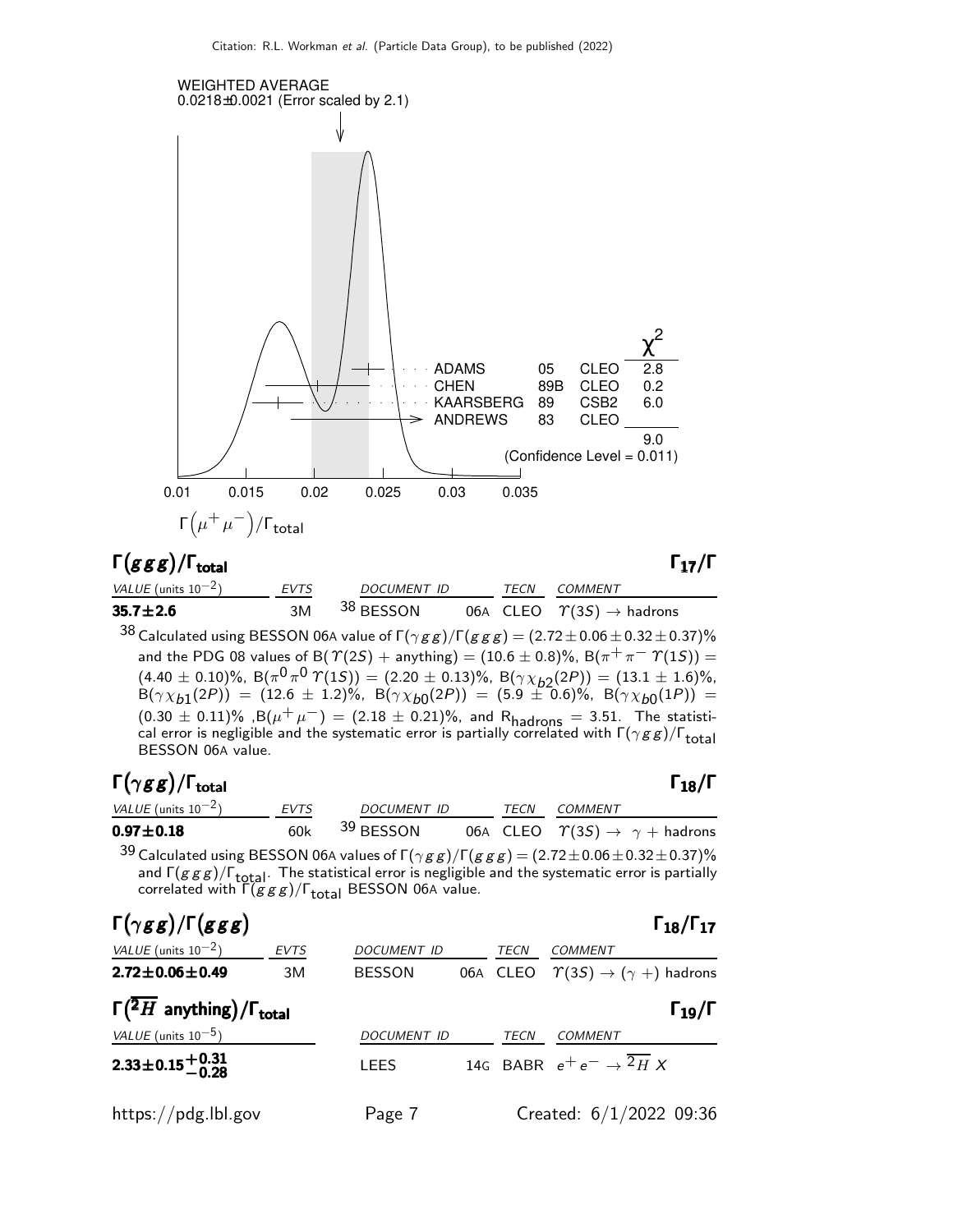

| $0.1579 \pm 0.0017 \pm 0.0073$ |       | 568k ARTUSO                |  | 05 CLEO $e^+e^- \rightarrow \gamma X$          |
|--------------------------------|-------|----------------------------|--|------------------------------------------------|
| $0.111 \pm 0.005 \pm 0.004$    |       | 10319 <sup>40</sup> HEINTZ |  | 92 CSB2 $e^+e^- \rightarrow \gamma X$          |
| $0.135 \pm 0.003 \pm 0.017$    | 30741 |                            |  | MORRISON 91 CLE2 $e^+e^- \rightarrow \gamma X$ |

40 Supersedes NARAIN 91. Γ $(\gamma \chi_{b2}(2P))/$ Γ $_{\sf total}$ 

| $\Gamma(\gamma \chi_{b1}(2P))/\Gamma_{\text{total}}$                                    |       |             |      | $\Gamma_{21}/\Gamma$                           |
|-----------------------------------------------------------------------------------------|-------|-------------|------|------------------------------------------------|
| <i>VALUE</i>                                                                            | EVTS  | DOCUMENT ID | TECN | <b>COMMENT</b>                                 |
| 0.126 ±0.012 OUR AVERAGE Error includes scale factor of 2.4. See the ideogram<br>below. |       |             |      |                                                |
| $0.1454 \pm 0.0018 \pm 0.0073$                                                          | 537k  | ARTUSO      |      | 05 CLEO $e^+e^- \rightarrow \gamma X$          |
| $0.115 \pm 0.005 \pm 0.005$                                                             | 11147 | $41$ HEINTZ |      | 92 CSB2 $e^+e^- \rightarrow \gamma X$          |
| $0.105 \begin{array}{c} +0.003 \\ -0.002 \end{array} \pm 0.013$                         | 25759 |             |      | MORRISON 91 CLE2 $e^+e^- \rightarrow \gamma X$ |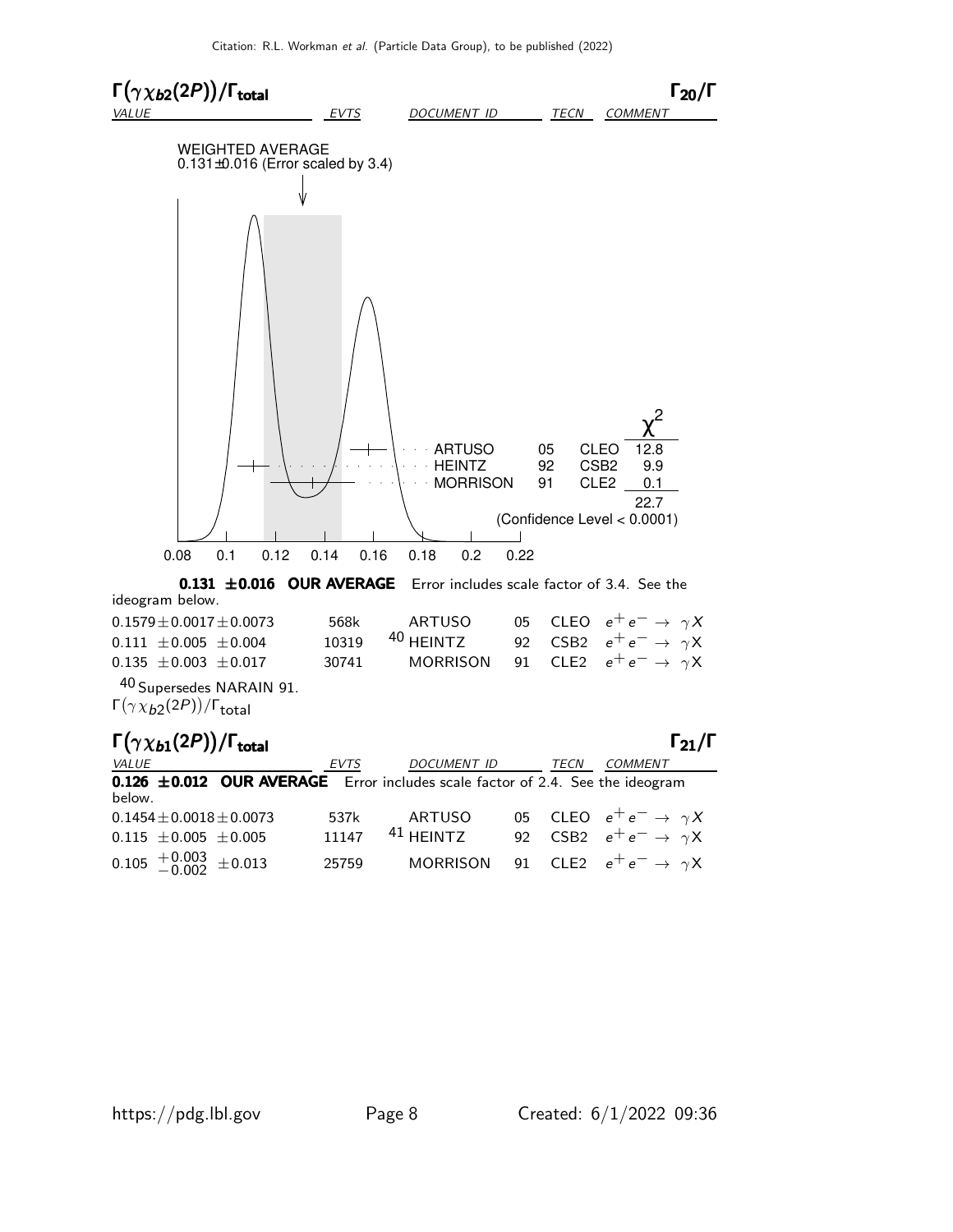

42 Supersedes NARAIN 91.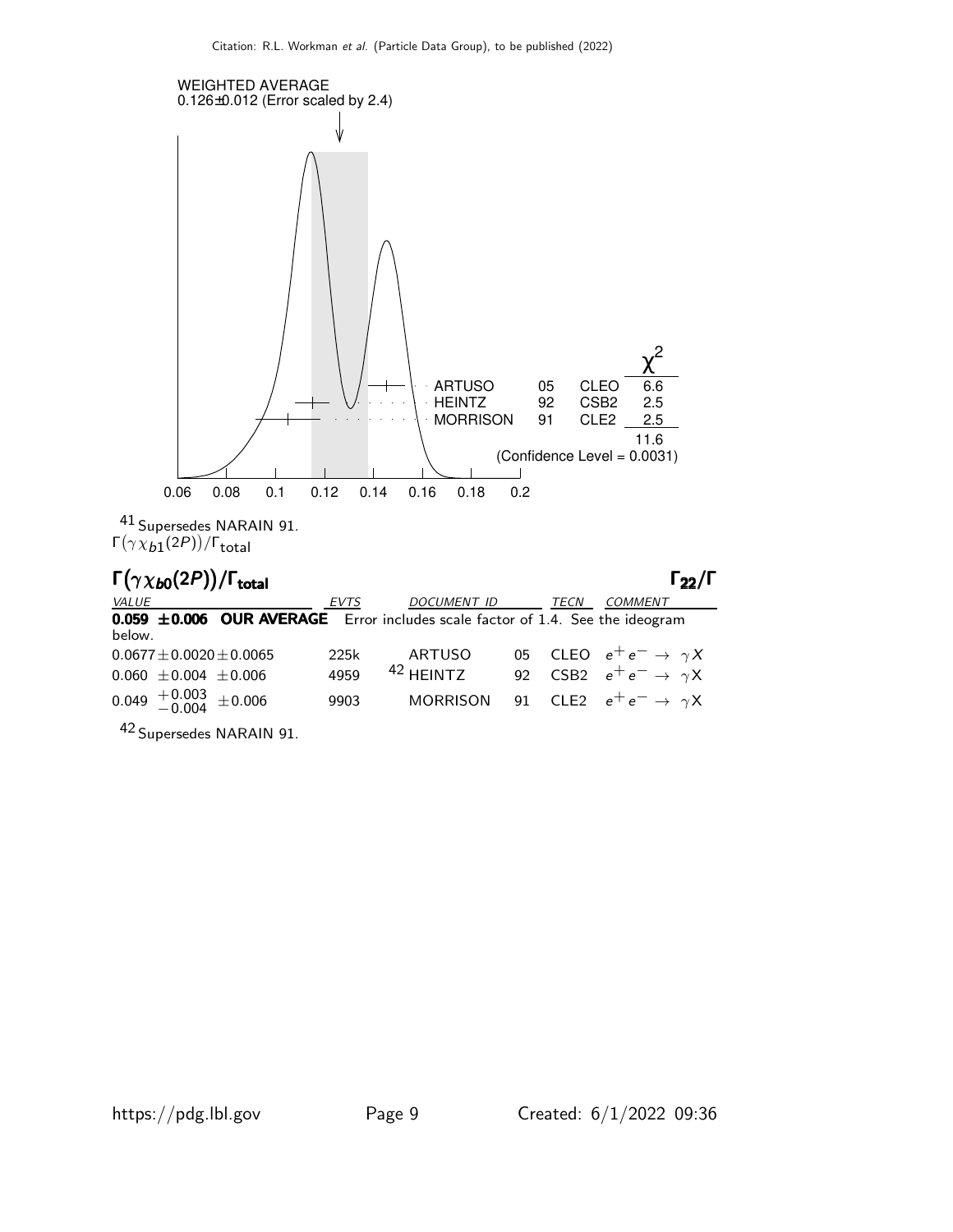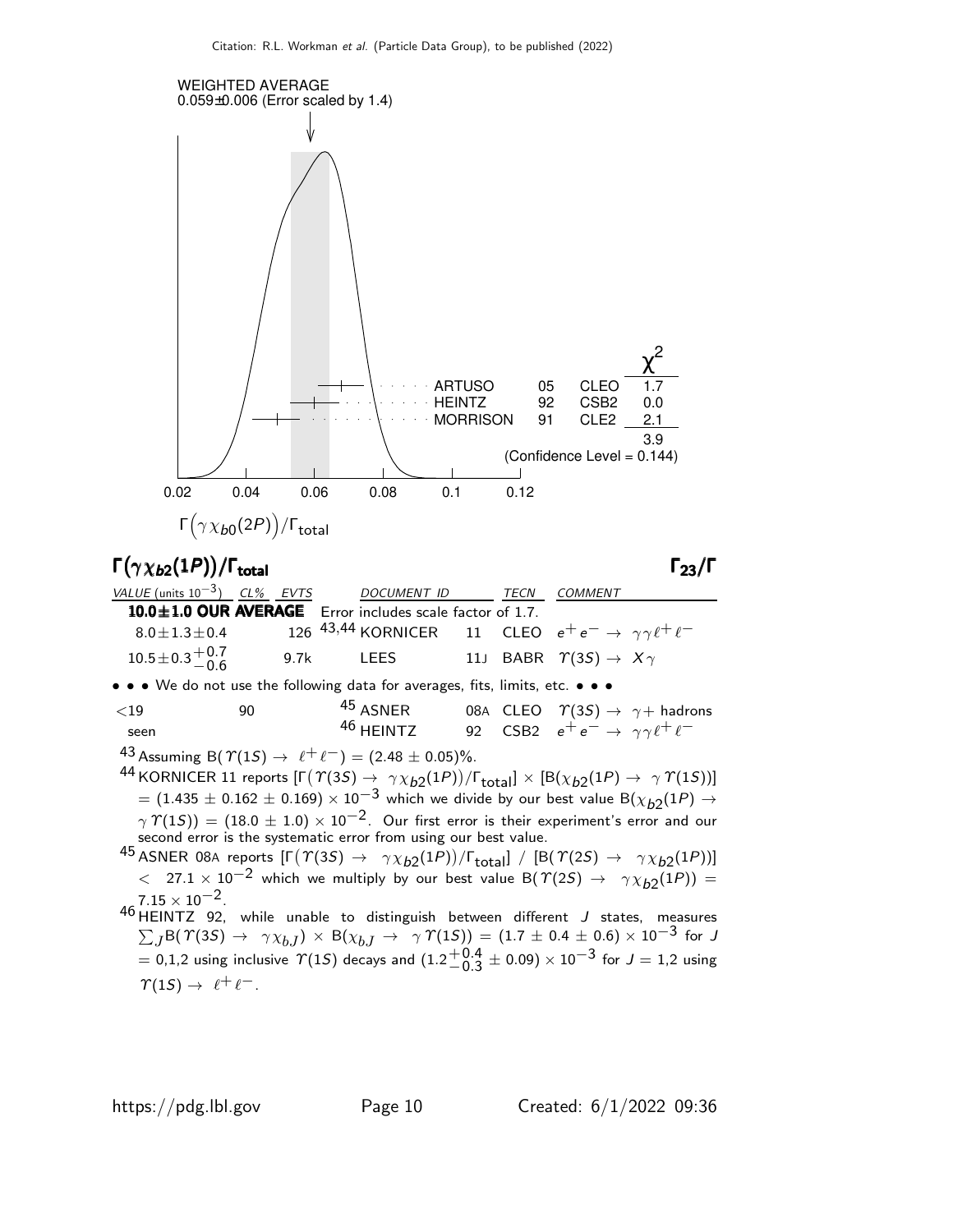Γ $(\gamma \chi_{b1}(1P))/\Gamma_{\text{total}}$  Γ<sub>24</sub>/Γ total and the contract of the contract of  $\sim$  1 24/1 VALUE (units  $10^{-3}$ ) CL% EVTS DOCUMENT ID TECN COMMENT **0.9** $\pm$ **0.5 OUR AVERAGE** Error includes scale factor of 1.8.<br>1.5 $\pm$ 0.4 $\pm$ 0.1 50  $^{47,48}$  KORNICER 11 CLE  $1.5 \pm 0.4 \pm 0.1$  50  $^{47,48}$  KORNICER 11 CLEO  $e^+e^- \rightarrow \gamma \gamma \ell^+ \ell^ 0.5\pm0.3\frac{+0.2}{-0.1}$  $-0.1$ LEES 11J BABR  $\Upsilon(3S) \rightarrow X \gamma$ • • • We do not use the following data for averages, fits, limits, etc. • • •  $\langle 1.7$  90  $\langle 49 \rangle$  ASNER 08A CLEO  $\gamma(3S) \rightarrow \gamma +$  hadrons<br>seen  $\langle 50 \rangle$  HFINTZ 92 CSB2  $e^+e^- \rightarrow \gamma \gamma + e^$ seen 50 HEINTZ 92 CSB2  $e^+e^- \rightarrow \gamma \gamma \ell^+ \ell^-$ 47 Assuming B( $\Upsilon(15) \rightarrow e^+e^-$ ) = (2.48 ± 0.05)%.  $^{48}$  KORNICER 11 reports  $[\Gamma(\varUpsilon(3S) \to \gamma \chi_{b1}(1P))/\Gamma_{\text{total}}] \times [ \mathsf{B}(\chi_{b1}(1P) \to \, \gamma \varUpsilon(1S))] =$  $(5.38 \pm 1.20 \pm 0.95) \times 10^{-4}$  which we divide by our best value B( $\chi_{b1}(1P) \rightarrow \gamma \Upsilon(1S)$ )  $= (35.2 \pm 2.0) \times 10^{-2}$ . Our first error is their experiment's error and our second error is the systematic error from using our best value. <sup>49</sup> ASNER 08A reports  $[Γ(T(3S) → γχ_{b1}(1P))/Γ_{total}] / [B(T(2S) → γχ_{b1}(1P))]$  $2.5 \times 10^{-2}$  which we multiply by our best value B( $\Upsilon(2S) \rightarrow \gamma \chi_{b1}(1P) = 6.9 \times 10^{-2}$ .  $50$  HEINTZ 92, while unable to distinguish between different J states, measures  $\sum_J {\sf B}(\varUpsilon(3S) \to \ \gamma \chi_{bJ})\,\times\,{\sf B}(\chi_{bJ} \to \ \ \gamma\,\varUpsilon(1S))\,=\,(1.7\,\pm\,0.4\,\pm\,0.6)\times 10^{-3}$  for  $J$  $= 0.1.2$  using inclusive  $\Upsilon(1S)$  decays and  $(1.2\frac{+0.4}{0.3})$  $^{+0.4}_{-0.3}\pm$  0.09)  $\times$  10 $^{-3}$  for  $J=$  1,2 using  $\Gamma(1S) \rightarrow \ell^+ \ell^-$ . Γ $(\gamma \chi_{b0}(1P))/\Gamma_{\text{total}}$  Γ $_{25}/\Gamma$ total and the contract of the contract of the contract of the contract of the contract of the contract of the c VALUE (units  $10^{-2}$ ) CL% EVTS DOCUMENT ID TECN COMMENT  $0.27\pm0.04$  OUR AVERAGE  $0.27\pm0.04\pm0.02$  2.3k LEES 11J BABR  $\Upsilon(3S) \rightarrow X \gamma$  $0.30\pm0.04\pm0.10$  8.7k ARTUSO 05 CLEO  $e^+e^- \rightarrow \gamma X$ • • • We do not use the following data for averages, fits, limits, etc. • • •  $<$  0.8 90  $^{51}$  ASNER 08A CLEO  $\varUpsilon(3S) \rightarrow \gamma +$  hadrons  $^{51}$  ASNER 08A reports  $[\Gamma(\Upsilon(3S) \rightarrow \ \gamma \chi_{b0}(1P))/\Gamma_{\rm total}] / [\Bbb B(\Upsilon(2S) \rightarrow \ \gamma \chi_{b0}(1P))]$  $<$  21.9  $\times$  10<sup>-2</sup> which we multiply by our best value B( $\Upsilon(2S) \rightarrow \gamma \chi_{b0}(1P)$ ) =  $3.8 \times 10^{-2}$ . Γ $(\gamma \eta_b(2S))/\Gamma_{\text{total}}$  Γ $_{26}/\Gamma$ VALUE (units  $10^{-4}$ ) CL% DOCUMENT ID TECN COMMENT  $<$  6.2 90 ARTUSO 05 CLEO  $e^+e^- \rightarrow \gamma X$ • • • We do not use the following data for averages, fits, limits, etc. • • •  $\langle 19 \rangle$  30 LEES 11J BABR  $\gamma$  (3S)  $\rightarrow X \gamma$ Γ $(\gamma \eta_b(1S))/\Gamma_{\text{total}}$ Γ VALUE (units 10<sup>-4</sup>) CL% EVTS DOCUMENT ID TECN COMMENT  $5.1\pm0.7$  OUR AVERAGE  $7.1 \pm 1.8 \pm 1.3$  2.3  $\pm$  0.5k  $5^2$  BONVICINI 10 CLEO  $\Upsilon(3S) \rightarrow \gamma X$ <br>4.8 $\pm$ 0.5 $\pm$ 0.6 19  $\pm$  3k  $5^2$  AUBERT 09AQ BABR  $\Upsilon(3S) \rightarrow \gamma X$  $4.8\pm0.5\pm0.6$  19  $\pm$  3k <sup>52</sup> AUBERT 09AQ BABR  $\gamma(3S) \rightarrow \gamma X$ • • • We do not use the following data for averages, fits, limits, etc. • • •  $\langle 8.5$  90 LEES 11J BABR  $\gamma(3S) \rightarrow X \gamma$ <br>4.8 $\pm$ 0.5 $\pm$ 1.2 19 $\pm$  3k <sup>52,53</sup> AUBERT 08V BABR  $\gamma(3S) \rightarrow \gamma X$  $4.8\pm0.5\pm1.2$  19  $\pm$  3k <sup>52,53</sup> AUBERT 08V BABR  $\gamma(3S) \rightarrow \gamma X$ <4.3 90 54 ARTUSO 05 CLEO e+ e− → γ X <sup>52</sup> Assuming  $\Gamma_{\eta_b(1S)} = 10$  MeV. 53 Systematic error re-evaluated by AUBERT 09AQ. 54 Superseded by BONVICINI 10.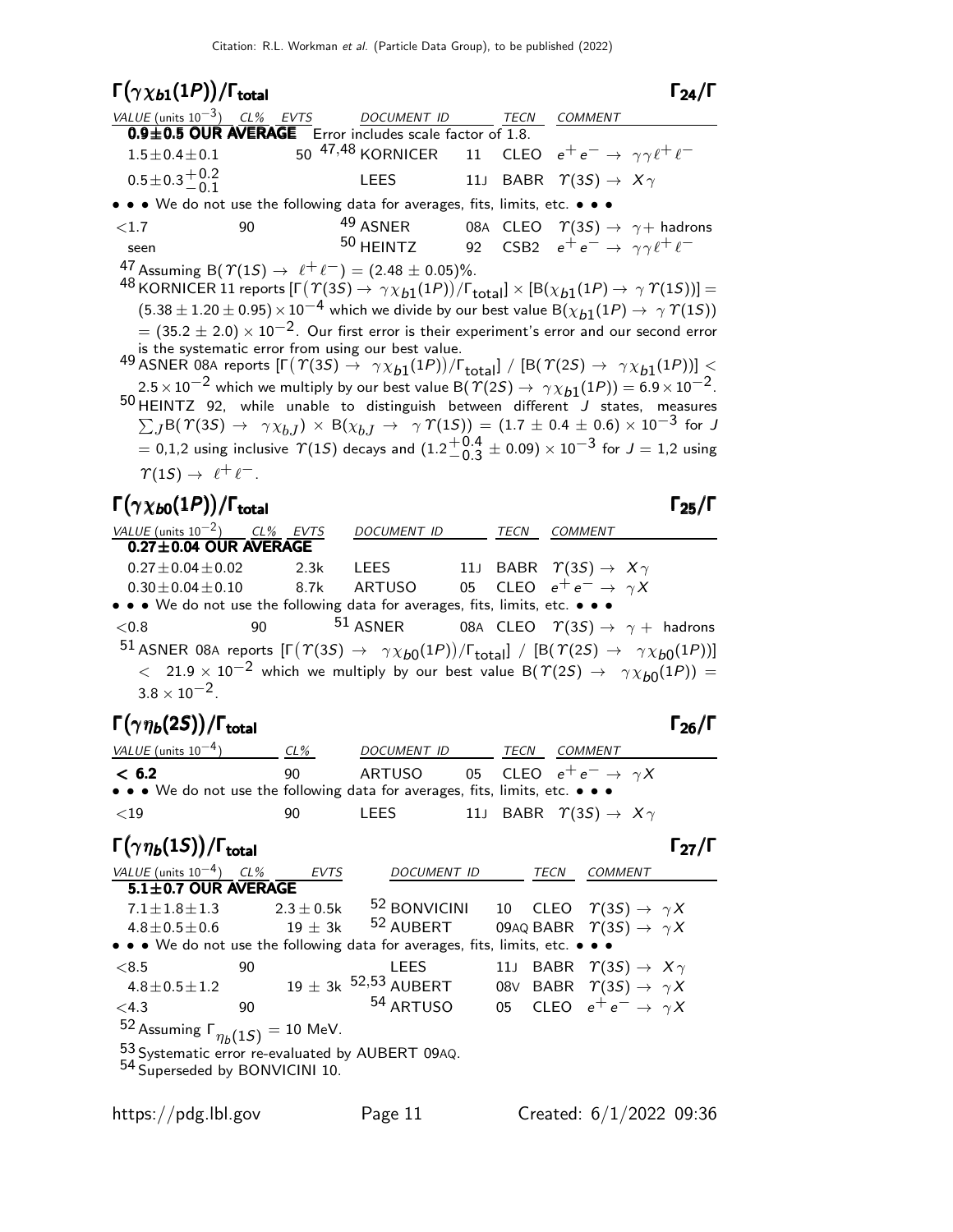| $\Gamma(\gamma A^{\mathbf{0}}\!\rightarrow \gamma\text{hadrons})/\Gamma_{\text{total}} \\ (0.3 \text{ GeV}< m_{A^0}<7 \text{ GeV})$                                                                                  |        |                                                                                                                        |  |                                                    | $\Gamma_{28}/\Gamma$ |
|----------------------------------------------------------------------------------------------------------------------------------------------------------------------------------------------------------------------|--------|------------------------------------------------------------------------------------------------------------------------|--|----------------------------------------------------|----------------------|
| <i>VALUE</i>                                                                                                                                                                                                         |        | $\frac{CL\%}{90}$ $\frac{DOCUMENT ID}{11}$ $\frac{TECN}{BABR}$ $\frac{COMMENT}{\gamma(3S)} \rightarrow \gamma$ hadrons |  |                                                    |                      |
| ${<}8\times10^{-5}$                                                                                                                                                                                                  |        |                                                                                                                        |  |                                                    |                      |
| $55$ For a narrow scalar or pseudoscalar $A^0$ , excluding known resonances, with mass in the<br>to $8 \times 10^{-5}$ .                                                                                             |        | range 0.3–7 GeV. Measured 90% CL limits as a function of $m_{\tilde{A}^0}$ range from $1\times 10^{-6}$                |  |                                                    |                      |
| $\Gamma(\gamma X \to \gamma + \geq 4$ prongs)/ $\Gamma_{\rm total}$<br>$(1.5 \text{ GeV} < m_X < 5.0 \text{ GeV})$                                                                                                   |        |                                                                                                                        |  |                                                    | $\Gamma_{29}/\Gamma$ |
| $VALUE$ (units $10^{-4}$ ) $CL\%$ DOCUMENT ID TECN COMMENT                                                                                                                                                           |        |                                                                                                                        |  |                                                    |                      |
| 2.2                                                                                                                                                                                                                  | 95     | ROSNER 07A CLEO $e^+e^- \rightarrow \gamma X$                                                                          |  |                                                    |                      |
| $\Gamma(\gamma \, a_1^0 \rightarrow \, \gamma \, \mu^+ \, \mu^-)/\Gamma_{\rm total}$                                                                                                                                 |        |                                                                                                                        |  |                                                    | $\Gamma_{30}/\Gamma$ |
|                                                                                                                                                                                                                      |        |                                                                                                                        |  |                                                    |                      |
|                                                                                                                                                                                                                      |        |                                                                                                                        |  |                                                    |                      |
| $^{56}$ For a narrow scalar or pseudoscalar $a_1^0$ with mass in the range 212–9300 MeV, excluding<br>$10^{-6}$ .                                                                                                    |        | $J/\psi$ and $\psi(2S)$ . Measured 90% CL limits as a function of $m_{a}^0$ range from 0.27–5.5 $\times$               |  |                                                    |                      |
| $\Gamma(\gamma \, a_1^0 \rightarrow \, \gamma \, \tau^+ \, \tau^-)/\Gamma_{\rm total}$                                                                                                                               |        |                                                                                                                        |  |                                                    | $\Gamma_{31}/\Gamma$ |
| $\frac{\text{VALUE}^2}{\text{C1.6} \times 10^{-4}}$ $\frac{CL\%}{90}$ $\frac{DOCUMENTID}{57 \text{ AUBERT}}$ $\frac{TECN}{100}$ $\frac{COMMENT}{e^+e^-}$ $\rightarrow \gamma a_1^0 \rightarrow \gamma \tau^+ \tau^-$ |        |                                                                                                                        |  |                                                    |                      |
| $^{57}$ For a narrow scalar or pseudoscalar $a_1^0$ with M( $\tau^+\tau^-$ ) in the ranges 4.03–9.52 and                                                                                                             |        |                                                                                                                        |  |                                                    |                      |
| $1.5 - 16 \times 10^{-5}$ .                                                                                                                                                                                          |        | 9.61-10.10 GeV. Measured 90% CL limits as a function of $M(\tau^+\tau^-)$ range from                                   |  |                                                    |                      |
|                                                                                                                                                                                                                      |        |                                                                                                                        |  |                                                    |                      |
| $\Gamma(e^{\pm}\tau^{\mp})/\Gamma_{\rm total}$                                                                                                                                                                       |        |                                                                                                                        |  |                                                    | $\Gamma_{32}/\Gamma$ |
| VALUE (units $10^{-6}$ )                                                                                                                                                                                             | $CL\%$ | DOCUMENT ID TECN COMMENT                                                                                               |  |                                                    |                      |
| < 4.2                                                                                                                                                                                                                | 90     | LEES                                                                                                                   |  | 10B BABR $e^+e^- \rightarrow e^{\pm} \tau^{\mp}$   |                      |
| $\Gamma(\mu^{\pm}\tau^{\mp})/\Gamma_{\rm total}$                                                                                                                                                                     |        |                                                                                                                        |  |                                                    | $\Gamma_{33}/\Gamma$ |
| $VALUE$ (units $10^{-6}$ )                                                                                                                                                                                           | $CL\%$ | DOCUMENT ID                                                                                                            |  | TECN COMMENT                                       |                      |
| $<$ 3.1                                                                                                                                                                                                              | 90     | <b>LEES</b>                                                                                                            |  | 10B BABR $e^+e^- \rightarrow \mu^{\pm} \tau^{\mp}$ |                      |
| • • • We do not use the following data for averages, fits, limits, etc. • • •                                                                                                                                        |        |                                                                                                                        |  |                                                    |                      |
| $<$ 20.3                                                                                                                                                                                                             | 95     | LOVE                                                                                                                   |  | 08A CLEO $e^+e^- \rightarrow \mu^{\pm} \tau^{\mp}$ |                      |
|                                                                                                                                                                                                                      |        | $\Upsilon(35)$ REFERENCES                                                                                              |  |                                                    |                      |

| <b>LEES</b> | 20E PRL 125 241801        | J.P. Lees <i>et al.</i> | (BABAR Collab.) |
|-------------|---------------------------|-------------------------|-----------------|
| LEES        | 14G PR D89 111102         | J.P. Lees <i>et al.</i> | (BABAR Collab.) |
| GE          | 11 PR D84 032008          | J.Y. Ge <i>et al.</i>   | (CLEO Collab.)  |
|             | KORNICER 11 PR D83 054003 | M. Kornicer et al.      | (CLEO Collab.)  |
| LEES        | 11C PR D84 011104         | J.P. Lees <i>et al.</i> | (BABAR Collab.) |
| LEES        | 11H PRL 107 221803        | J.P. Lees <i>et al.</i> | (BABAR Collab.) |
| LEES        | 11J PR D84 072002         | J.P. Lees <i>et al.</i> | (BABAR Collab.) |
| LEES        | 11K PR D84 091101         | J.P. Lees <i>et al.</i> | (BABAR Collab.) |
|             |                           |                         |                 |

https://pdg.lbl.gov Page 12 Created: 6/1/2022 09:36